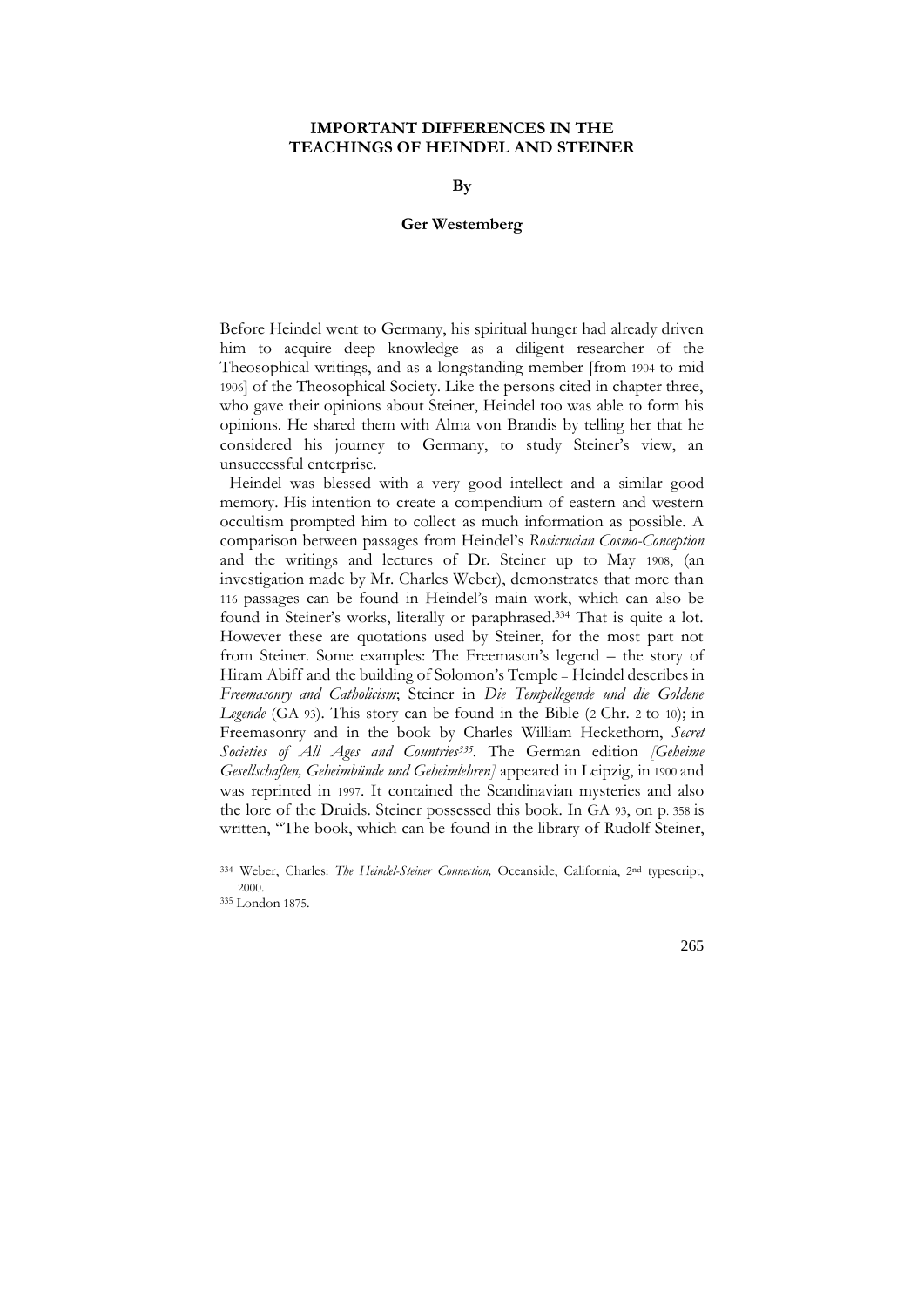contains underlinings in his hand and was obviously used by him in relation to preparation for lectures."

 Heindel distinguishes students, probationers and disciples. This classification is also used by Steiner. Their source is found in Theosophy, a.o. in *The Inner Group Teachings of H. P. Blavatsky to her Personal Pupils (1890- 1891)* By Henk J. Spierenburg, San Diego, (2 nd edition) 1995.

 Concerning the evening exercise used by both Heindel and Steiner, it originates from Pythagoras. In 1904 Florence M. Firth, who later wrote under the pseudonym Dion Fortune, published anew *The Golden Verses of Pythagoras,* with an introduction by Annie Besant. Verses 40 to 47 follow: "Never suffer sleep to close thy eyelid after thy going to bed, Till thou hast examined by thy reason all thy actions of the day. Wherein have I done amiss? What have I done? What have I omitted that I ought to have done? If in this examination thou find that thou hast done amiss, reprimand thyself severely for it; And if thou hast done any good, rejoice. Practice thoroughly all these things; meditate on them well; thou oughtest to love them with all thy heart. "Tis they that will put thee in the way of divine virtue."336

 One has to consider that Steiner as well as Heindel went back to the theosophical literature; that Steiner had knowledge of the Rosicrucians by means of a lay brother he called "Master," and that Heindel also got information from Rosicrucian sources by means of an Elder Brother in the Temple, which is situated at the foot of the Ore Mountain. Superficially, these data, shaped in a well-organized form in America, seem similar to the works of Steiner. But by closer study it appears that there are very great differences. As apologia<sup>337</sup> only a few examples are given here.

 If what Heindel says is correct, that Steiner could not be a representative of the Rosicrucian Order because he mixed western and eastern concepts, and that Heindel was found suitable, there must be evidence for it.<sup>338</sup> Therefore it would be easier if the manuscript written

<sup>338</sup> Heindel, Max. *Teachings of an Initiate*. London: L. N. Fowler & Co, 1955 (3 rd edition), p. 144, and in the letter to Mrs. Bauer, dated October 14/16 1911; see addendum 9. See also, Steiner, R. *Vor dem Tore der Theosophie.* Dornach: Rudolf Steiner Verlag, 1991. (pocket edition) p. 49. [Tb 659 & GA 95].



<sup>336</sup> Firth, Florence M. (Dion Fortune) *The Golden Verses of Pythagoras and other Pythagorean Fragments.* Selected and translated by, London: Theosophical Publishing Society, 1905.

<sup>337</sup> The herein interested reader's attention is drawn to the work of Mr. H. J. Spierenburg, a theosophist from the Hague, who has done extensive investigation a.o. concerning the naming of the cosmic realms and creative hierarchies as named by A. A. Bailey, Dr. A. Bessant, H. P. Blavatsky, F. L. Gardner, M. Heindel, C. Jinarãjadãsa, Dr. G. de Purucker, A. P. Sinnet, Dr. R. Steiner, K. A. Tingley and the kabbalists.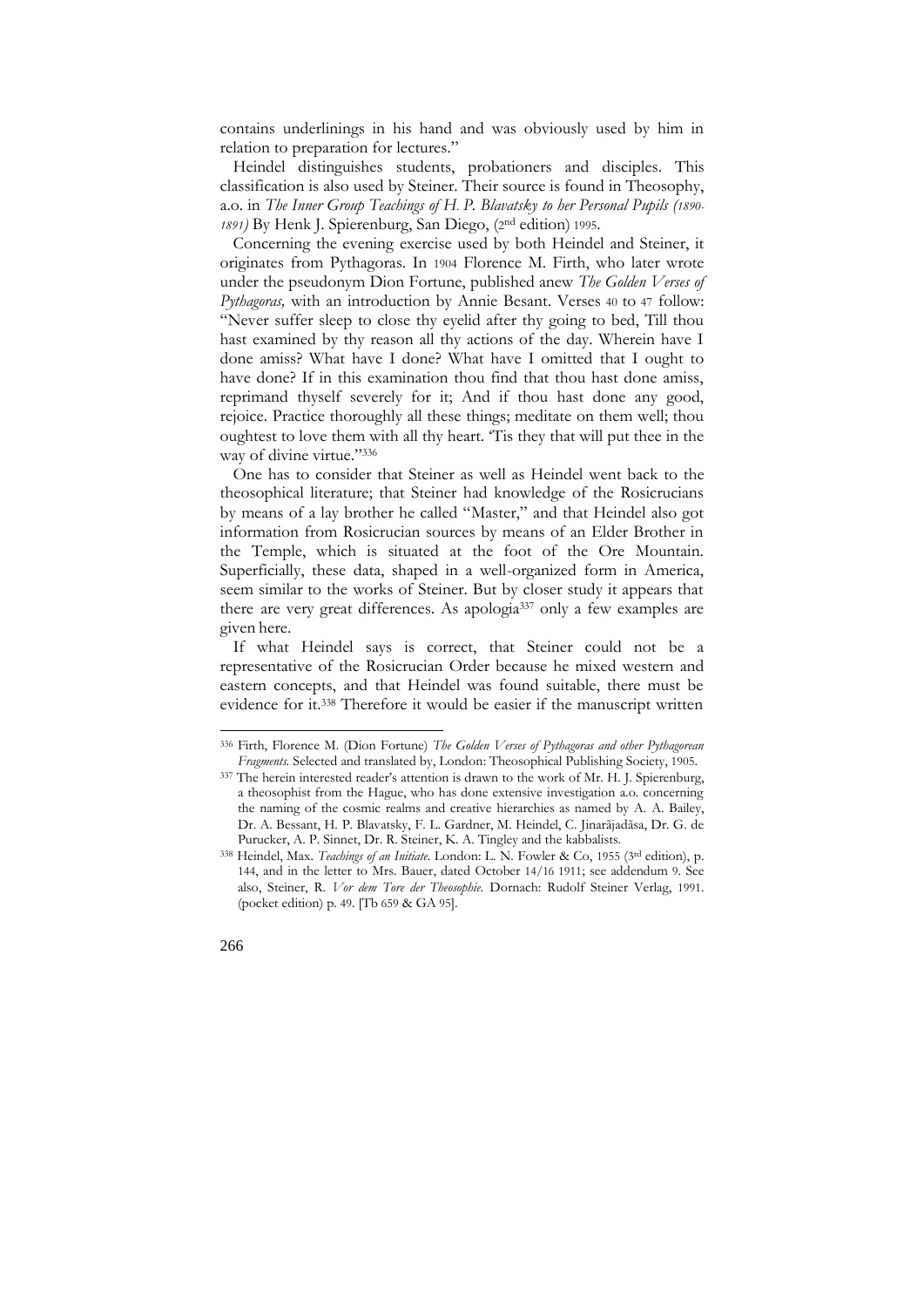by Heindel in German in the Temple would be available. Following are some examples:

 "I", the first person singular, the personality, has been derived from the Greek word egó, and the Latin ego, as the *Groot Woordenboek der Nederlandse Taal* mentions.<sup>339</sup> The German philosopher Johann Gottlieb Fichte (1762-1814) used the "I-consciousness", the conscious I, the ego, but this is not synonymous with the "mind," the "intelligence." In Steiner's *Die Theosophie des Rosenkreuzers* he mentions the sevenfold and nine fold constitution of man, which is given below, in translation.<sup>340</sup> Alongside these listings are the names Heindel gives them in *The Rosicrucian Cosmo-Conception*. <sup>341</sup> Notice that Heindel"s formulation is based on a sevenfold and tenfold constitution!

| Steiner                                                                                                                    | Heindel                                                                                         | Steiner                                                                                                                                                                         | Heindel                                                                                                                                                  |
|----------------------------------------------------------------------------------------------------------------------------|-------------------------------------------------------------------------------------------------|---------------------------------------------------------------------------------------------------------------------------------------------------------------------------------|----------------------------------------------------------------------------------------------------------------------------------------------------------|
| 1 physical body<br>2 ether or vital b.<br>3 astral body<br>4 the I<br>5 spiritual self<br>6 life spirit<br>7 spiritual man | dense body<br>vital body<br>desire body<br>mind<br>human spirit<br>life spirit<br>divine spirit | $10$<br>9 spiritual man<br>8 life spirit<br>7 spiritual self<br>6 conscious soul<br>5 intellectual soul<br>4 emotional soul<br>3 astral body<br>2 vital body<br>1 physical body | mind<br>divine spirit<br>life spirit<br>human spirit<br>conscious soul<br>intellectual soul<br>emotional soul<br>desire body<br>vital body<br>dense body |

Below it Steiner yet writes, "The I brightens in the soul, then the work on the bodies starts."

 Heindel considers the mind as a link, a focus, or as a mirror of the threefold spirit or ego. Heindel even writes below diagram 5: "Man is a threefold spirit, possessing a mind by means of which he governs a threefold body, which he emanated from himself to gather experience. This threefold body he transmutes into a threefold soul, upon which he nourishes himself from impotence to omnipotence."

In the same book, *Die Theosophie des Rosenkreuzers,* Steiner describes the Rosicrucian way, "That is the way given by the founder of the Rosicrucian esoteric movement, externally named Christian Rosenkreuz.

-

267

<sup>339</sup> Van Dale, *Groot woordenboek der Nederlandse taal.* Utrecht: Van Dale Lexicografie, 1999.

<sup>340</sup> Steiner, R. *Fourteen Lectures, given in Munich from May 22, to June 6, 1907,* 1962, pp. 30-31 [GA 99].

<sup>341</sup> Diagram 4a and 5 (in all editions) of *The Rosicrucian Cosmo-Conception.*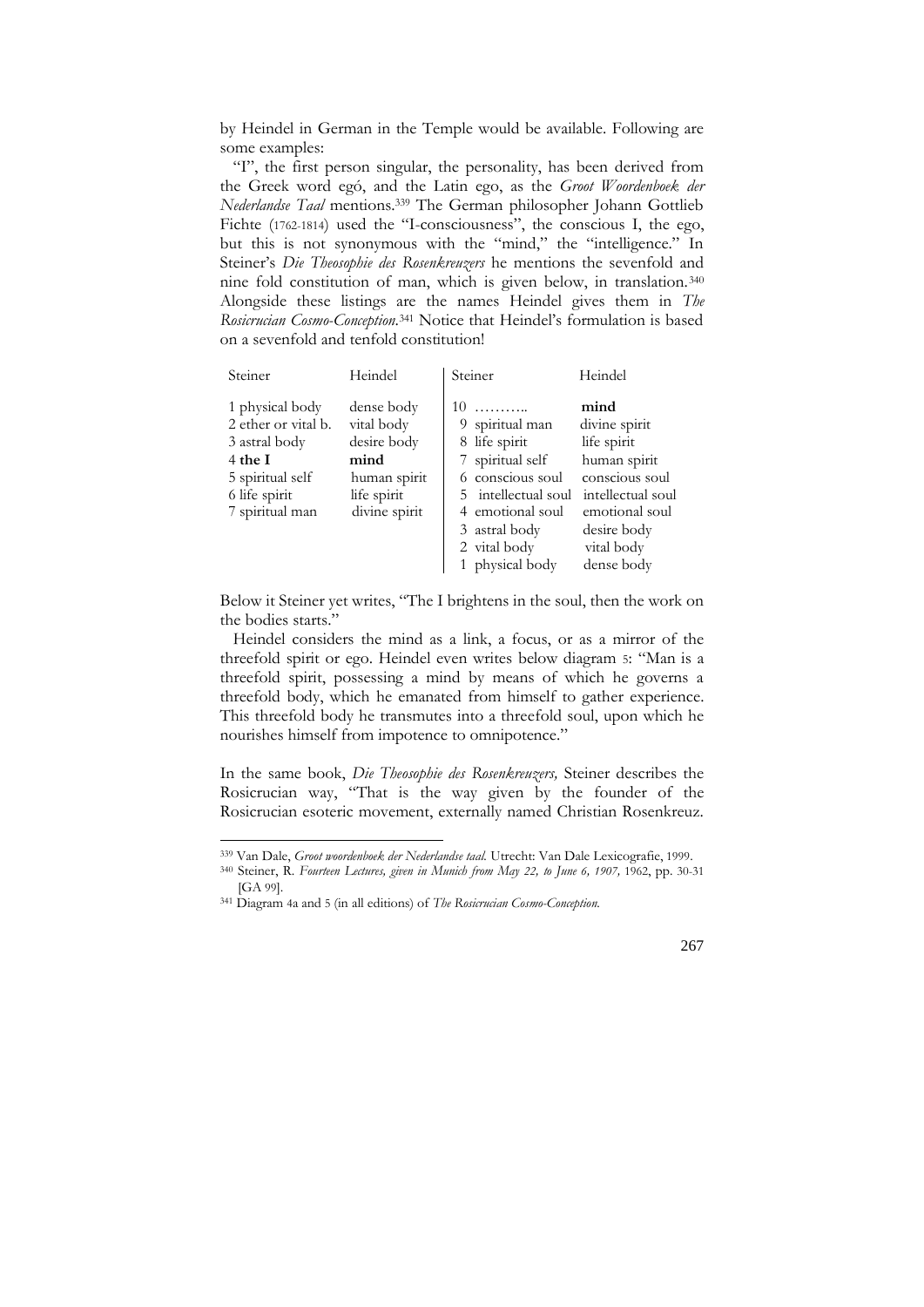This is no unchristian way, it is a Christian way prepared only for modern circumstances, which lies between the proper Christian and the yoga way. … The pure Christian way is somewhat difficult for modern man, therefore the Rosicrucian way was established for that human (being) who has to live in the present time."<sup>342</sup>

 " In his lecture of 1907 in Berlin Steiner says: "But the Rosicrucian pupil got and gets his specific instructions, he had to breathe in a certain way, in a certain rhythm and with very definite thought forms. By doing so his breathing process is transformed." <sup>343</sup>

 Max Heindel on the other hand says, "The methods [of the Rosicrucian Fellowship] are definite, scientific, and religious; they have been originated by the Western School of the Rosicrucian Order, and are therefore specially suited to the western people." <sup>344</sup>

 In his *The Rosicrucian Christianity Lectures,* also published in 1909, Heindel warns against the danger of doing breathing exercises to foster spiritual advancement. <sup>345</sup>

In chapter 18 of *The Rosicrucian Cosmo-Conception* Heindel gives an explanation about the tenfold constitution of the earth, that is to say, the heart of the earth surrounded by nine strata. In addition to the constitution of the nine layers around the heart or kernel of the earth, Heindel relates these nine strata to the nine initiations in the Lesser Mysteries. There are four more initiations in the Great Mysteries, which also are explained in chapter 18.

 In *Vor dem Tore der Theosophie* of 1906 Steiner gives an explanation about the constitution of the earth. He describes a ninefold constitution, of which the ninth is called the kernel, giving one less layer than Heindel indicates. Whereas both sometimes give the same name as well as the same meaning, Steiner talks about the ninth one, which he calls the kernel, "The earth's core: that is really that, by which influence on the world, black magic exists. From here goes out the spirit of evil."<sup>346</sup>

In a lecture, submitted rather more than four months earlier, on April 21, 1906 in Munich, about *The inside of the Earth,* Steiner first talks about the seven layers of the earth. When he has discussed them in connection with the 7 initiations [in the Lesser Mysteries], he says there are two more layers. The 8<sup>th</sup> named "the splinterer." "This



<sup>342</sup> Steiner, *Die Theosophie des Rosenkreuzers,* p. 151.

<sup>343</sup> R. Steiner, *Die Erkenntnis der Übersinnlichen in unserer Zeit und deren Bedeutung für das heutige Leben.* Dornach: Rudolf Steiner Verlag, 1959, p. 199 [GA 55].

<sup>344</sup> Heindel, Max. *Gleanings of a Mystic.* London: L. N. Fowler & Co., 1922, p. 182.

<sup>345</sup> Heindel, Max. *The Rosicrucian Christianity Lectures*. Chicago: M. A. Donahue & Co., 1909, pp. 174-176.

<sup>346</sup> In the 14th Lecture, Stuttgart Sept. 4, 1906. Pocket edition no. 659, 1991, p. 147.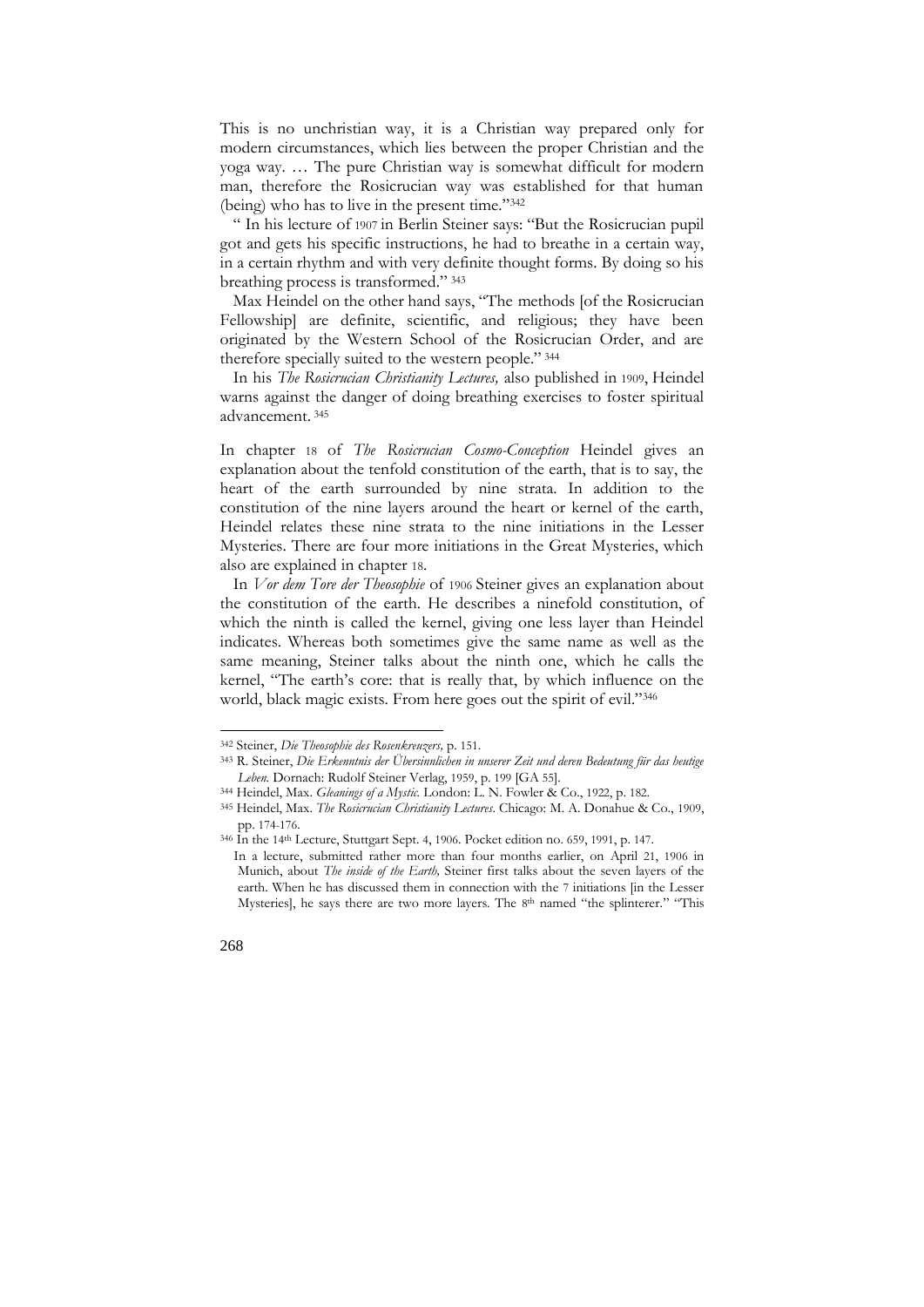Heindel says about the tenth, the core, "Center of Being of the Earth Spirit: Nothing more can be said about this at present except that it is the ultimate seed ground of all that is in and on Earth, and corresponds to the Absolute." 347

Heindel says that the spinal spirit fire, mounting upward through the spinal cord, sets the epiphysis [pineal gland] and hypophysis [pituitary gland] into vibration opening up the spiritual sight; and striking the frontal sinus burns the connection with the physical body and thereupon extends to the centers in hands and feet. When, with a final wrench, the great vortex of the desire body located in the liver is liberated, the martial energy contained in that vehicle propels the sidereal vehicle upward, which ascends through the skull to soar into the invisible worlds.

 The Silver cord, Heindel says, connects the spirit with the physical body, the vital body, the desire body and the mind, by means of the seed atoms located in the heart, the solar plexus, the liver and the frontal sinus. When this Silver cord breaks on its plane of fracture, situated in the apex of the heart, the heart stops beating. As soon as the panorama of the past life is etched on the desire body, the cord breaks on the point of the two sixes. The lower part of the vital body then returns again to the dense body; only then is one really dead.<sup>348</sup>

 Steiner, in his lecture of December 29, 1903, in Berlin says, "What connects the astral body with the physical body and its organs, and what leads them back again? There exists a kind of tie, a connection, which is a medium between physical and astral matter. And this they call kundalini fire. When you have a sleeping person, you still can follow the astral body in the astral. You have a shining band up to it, where the astral body is. When the astral body moves away, the kundalini fire in proportion grows more and more thin."<sup>349</sup>

1

<sup>349</sup> Steiner. *Über die astrale Welt und das Devachan.* [GA 88] Dornach: Rudolf Steiner Verlag, 1999, pp. 237-238.



region is the accommodation of all that is disharmonious, everything that is immoral, all dissatisfaction. Everything disperses there. It is the counterpart of love. When it happens a black magician to penetrate herein – and that is within his reach – the evil in him is yet considerably strengthened ... The 9th and last layer is, so to say, the dwelling place of the Planet Spirit." Steiner, R. *Das christliche Mysterium.* [GA 97], Dornach: Rudolf Steiner Verlag, 1981, pp. 279-282.

<sup>347</sup> *The Rosicrucian Cosmo-Conception*, p. 507.

<sup>348</sup> See: *The Rosicrucian Cosmo-Conception,* pp. 98-99; *Questions and Answers,* part I, p. 228; *Ancient and Modern Initiation,* p. 122; and also Heindel, Max. *The Silver Cord and the Seed Atoms.* Oceanside, CA: 1968, chapter 4.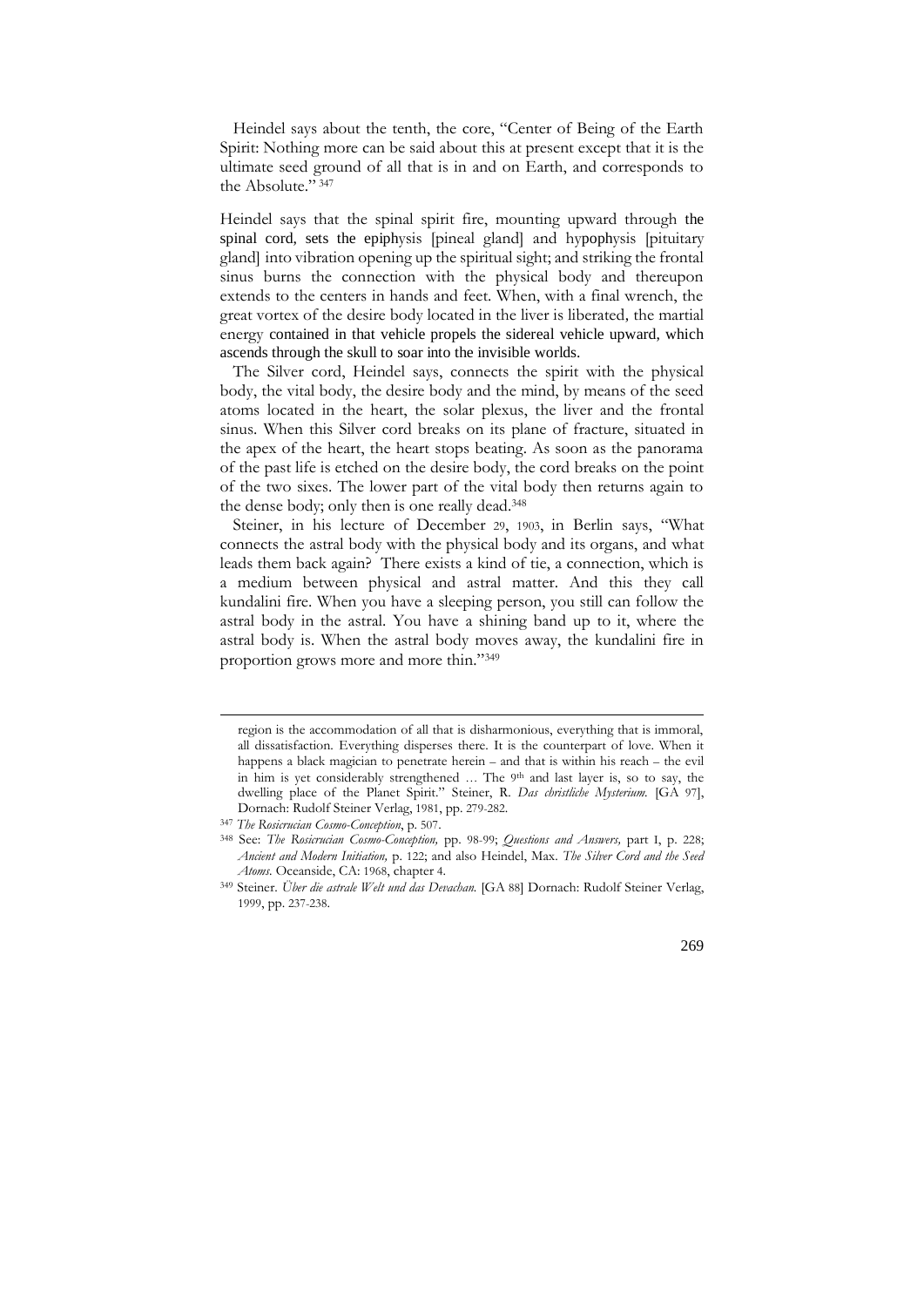These words imply that Steiner calls the Silver cord the spinal spirit fire. According to the anthroposophist Mr. A. Dooyes from Bussum, who pointed me to this text, this is the only time Steiner speaks about the "Silver cord".

In 1911 Steiner says, "In narrower sense the Rosicrucian movement had its beginning in the 13th century. These powers worked then extremely strong, and since that time a Christian Rosenkreuz movement exists which still continues to work in spiritual life. … This yet proves itself in the theosophical movement. Christian Rosenkreuz himself has stated this in this way in his last exoteric discussion."<sup>350</sup>

 In the same lecture, "Thus emits from the etheric body of Christian Rosenkreuz a great power which can act upon our soul and our spirit. It is our task to get to know these powers. And as Rosicrucians we appeal to these powers."<sup>351</sup>

 Also in 1911 Steiner says, "Our movement, which encompasses a much wider field than that of the Rosicrucians, should simply be called the human science of today, the anthroposophically orientated science of the twentieth century.<sup>352</sup>

 A third edition of *The Rosicrucian Cosmo-Conception* appeared in November 1911 to which was added a register and an extension of chapter nineteen. On page 518 Heindel stated: "In the thirteenth century a high spiritual teacher, having the symbolical name Christian Rosenkreuz― Christian; Rose; Cross―appeared in Europe …"

 Heindel says, "J. B. van Helmont did not call himself a Rosicrucian; no true Brother does so publicly."<sup>353</sup>

 He continues on pages 528/529: "In order to rout a common misconception, we wish to make clear to students that we are not Rosicrucians because we study their teachings, nor does even admission to the Temple entitle us to call ourselves by that name. … Graduates from the various schools of the lesser mysteries advance into the five

<sup>353</sup> Heindel, *The Rosicrucian Cosmo-Conception,* p. 250. There erroneously is written "Comenius" instead of "van Helmont." It was J. B. van Helmont who wrote about 'gas', not Comenius. See J. B.van Helmont, *Orthus Medicinae*.. Amsterdam: 1648, p. 106. In the 1652 edition, p. 86.



<sup>350</sup> Steiner, Rudolf. *Das esoterische Christentum und die geistige Fürung der Menschheit,* Twentythree single lectures from the years 1911 and 1912, given in several cities. [GA 130] Dornach: Rudolf Steiner Verlag, Steiner, Rudolf. *Das rosenkreuzerische Christentum.* Neuchâtel: Rudolf Steiner Verlag, September 27, 1911, p. 58.

<sup>351</sup> *Ibid*., p. 57.

<sup>352</sup> In Rudolf Steiner"s, *Von Jesus zu Christus*. [GA 131] Eleven lectures, Karlsruhe October 4-14, 1911. 10-6-1911.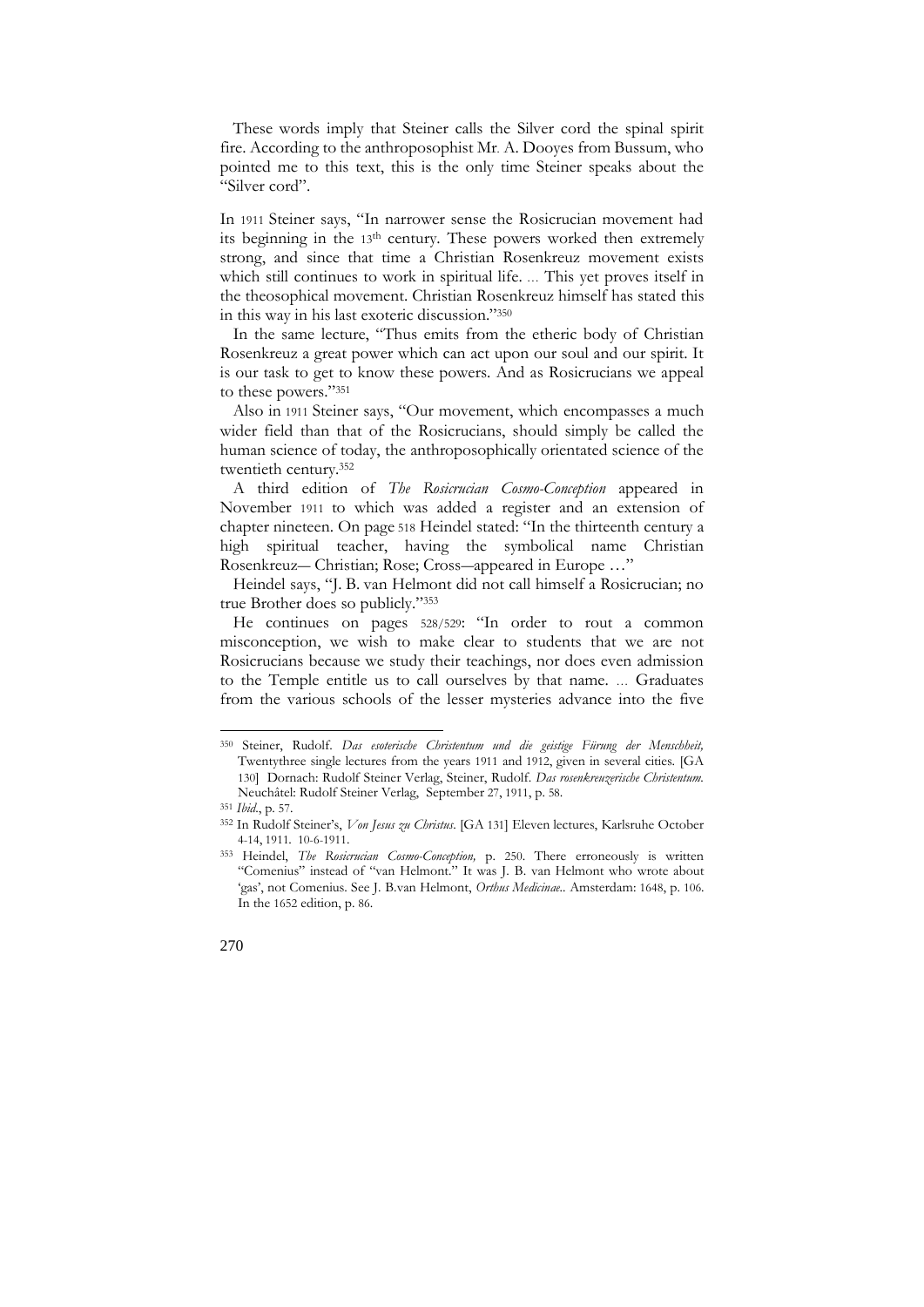schools of the greater mysteries. … The Brothers of the Rose Cross are among those Compassionate Ones, and it is a sacrilege to drag the Rosicrucian name in the mire by applying it to ourselves when we are merely students of their lofty teachings."

 Heindel further says, "It is taught by the Elder Brothers that Christian Rosenkreuz has a physical body … though the writer [Heindel] has spoken to lay brothers of high degree, none has ever admitted that he has seen Christian Rosenkreuz. We all understand that he is the thirteenth member of the Order, and he is felt at meetings in the temple as a presence, but is neither seen nor heard, so far as anyone, whom the writer had dared to question, knows."<sup>354</sup>

 To conclude, Heindel says in 1915, "The Rosicrucian Fellowship is the Herald of the Aquarian Age, promulgating the Western Wisdom Religion formulated by the Brothers of the Rose Cross, and published by their messenger, Max Heindel, in *The Rosicrucian Cosmo-Conception*."<sup>355</sup>

Steiner discerns two "Dwellers on the Threshold", that is a lesser Dweller and a greater Dweller.<sup>356</sup> The lesser Dweller who finds himself on the Threshold of the spiritual world is, according to Steiner, our double, also mentioned "seventh being". One meets him also during the physical death. He also reveals himself between death and a new birth, but is not able then to torment man. His function is to prevent that one is fooled in the spiritual world. After the meeting with the lesser Dweller, one meets the greater Dweller on the Threshold. That one urges the pupil to energetically go forward. He becomes an example to follow, and changes at the end into the Christ shape.

 Heindel says, "The real Dweller [or Guardian] on the Threshold" is the composite elemental entity created on the invisible planes by all our untransmuted evil thoughts and acts during all past periods of our evolution."<sup>357</sup> In another place, "He is always manifested as being of opposite sex, because all of our temptations and the evil we do, everything that is reprehensible, comes from the *hidden side* in us."<sup>358</sup>

<sup>354</sup> Heindel, *The Rosicrucian Philosophy in Questions and Answers,* volume II, London: L. N. Fowler & Co., 1947, p. 223.

<sup>355</sup> *Ibid.*, p. 465.

<sup>356</sup> Steiner, Rudolf. *Wie erlangt man Erkenntnisse der höheren Welten*. [Knowledge of the Higher Worlds and its Attainment] 1903/04. The last two chapters. And *Die Geheimwissenschaft im Umriß,* chapter 5.

<sup>357</sup> Heindel, M. *The Web of Desttiny*. London: L. N. Fowler & Co., 1920, chapter 3, p. 30.

<sup>358</sup> Heindel, M. *The Rosicrucian Philosophy in Questions and Answers.* Volume II, p. 458.

<sup>271</sup>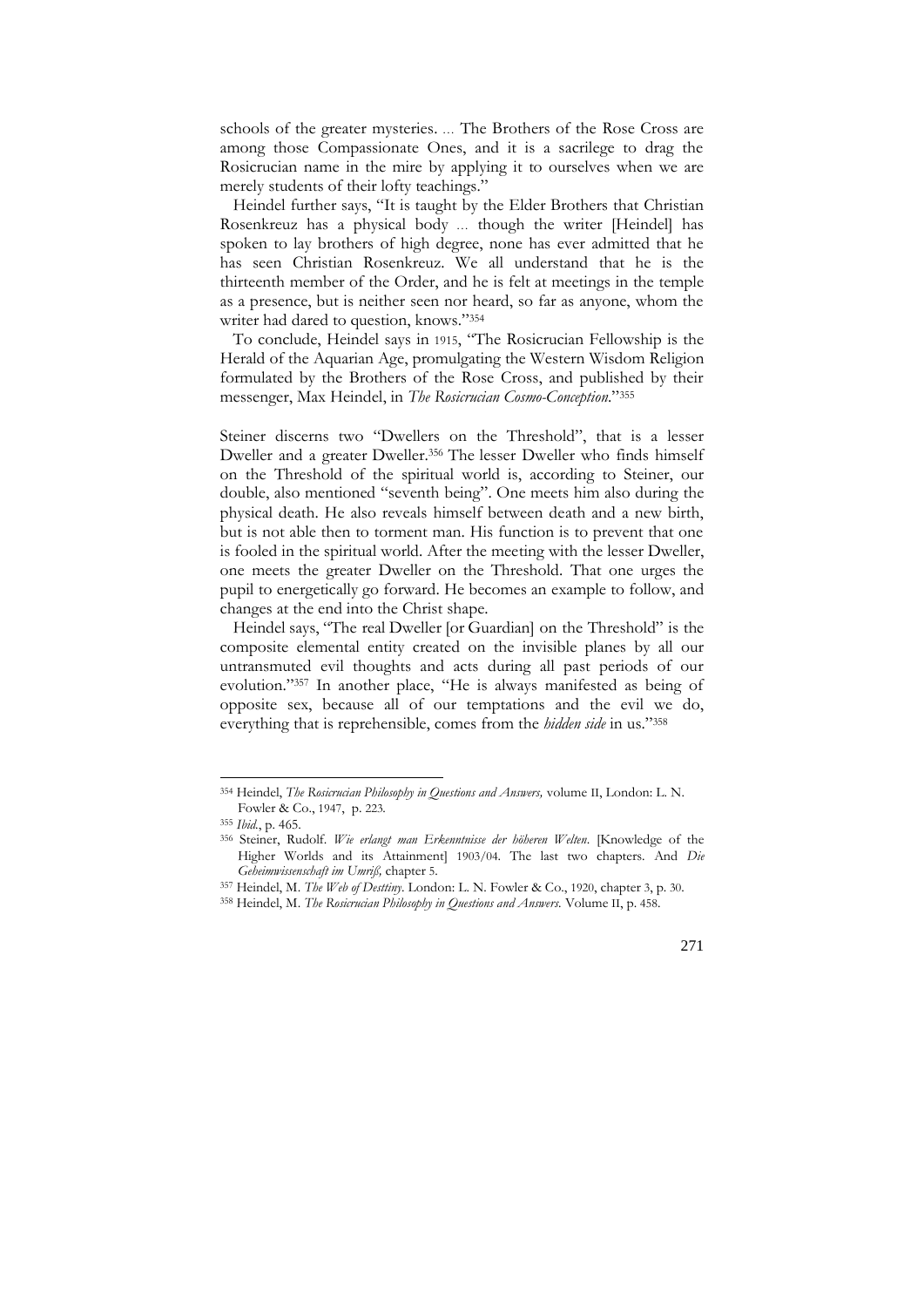In *Aus der Akasha Forschung. Das Fünfte Evangelium* Steiner conveys his view of Jesus. He discerns a Jesus from the Gospel of St. Luke, the so called Nathanic Jesus, an arche-soul who was born on earth only once and had as parents, Joseph and Mary.<sup>359</sup> Another Jesus is the one of the Gospel of St. Matthew, the so called Solomonic Jesus, who had lived on earth many times and also had Joseph and Mary as parents. Embodied in the latter Jesus was the "I" of Zarathustra through which he, around the age of twelve years, could quickly absorb all that others around him knew. The mother of this Solomonic Jesus died however, as well as the father of the Nathanic Jesus when he was 24 years of age. The remaining Joseph and Mary married each other, and the two Jesus' merged to one Jesus, who at about the age of thirty received the spirit of Christ.

 In chapters 15 and 19 of *The Rosicrucian Cosmo-Conception* Heindel writes that Jesus belongs to our human life wave and was reborn after many lives on earth, at about the time given in the gospels, to Joseph and Mary as their only child, and that He is the most noble of our humanity. Next in spiritual stature is Lazarus, who at the end of the thirteenth century was reborn as Christian Rosenkreuz. At the moment of the baptism in the river Jordan, the Christ descended into the body of Jesus and worked for about three years in this body as Christ-Jesus. Through this, Jesus became the highest initiate of the human life wave, and it was afterwards that Lazarus was initiated by the Christ and "raised from the dead."

To conclude this enumeration, Steiner speaks of two places where the "memory of nature," by him called "akasha-chronicle," is located. He says, "Whereas the "akasha-chronicle" is located in devachan [divine region] it stretches itself downward till in the astral [desire] world, so that therein often pictures of the akasha-chronicle as a kind of fata morgana are reflected. But these pictures are often incoherent and unreliable."<sup>360</sup>

Heindel informs us that there are three places where a "memory of nature" can be found.<sup>361</sup> The first one is located in the  $7<sup>th</sup>$  region of the physical world, the reflecting ether, in which mediums and beginners "see." The second one is located in the 4<sup>th</sup> region of the region of concrete thought, in which initiates "see." The third one is located in the 7<sup>th</sup> region of the world of life spirit. In this only adepts and Elder Brothers "see." For a survey of these realms see diagram 2. 362

<sup>362</sup> Of *The Rosicrucian Cosmo-Conception.*



<sup>359</sup> Lecture given in Kristiana in 1913,[GA 148]

<sup>360</sup> Steiner. *Die Theosophie des Rosenkreuzers,* Fourteen lectures, given in Munich from May 22<sup>nd</sup> to June 6<sup>th</sup> 1907. Dornach: Rudolf Steiner Verlag, 1962, p. 43. [GA 99].

<sup>361</sup> Heindel, *Questions and Answers,* volume II, Question 66.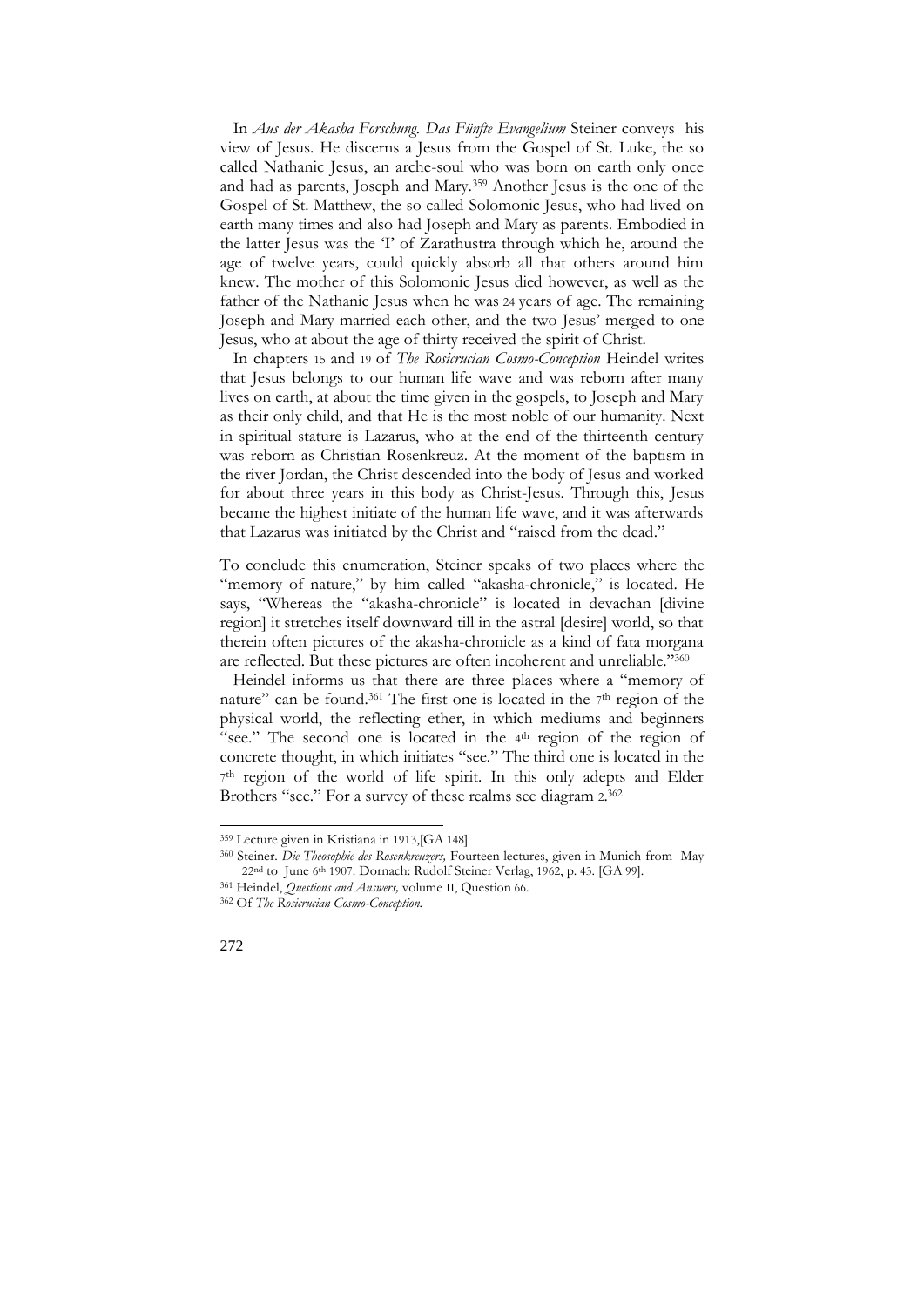In addendum 7 the five quotations in which Steiner refers to Heindel are given. Although they speak for themselves, a few more remarks may be appropriate. The Temple of the Rose Cross is situated in Central Germany, at the base of the Erz Gebirge [Erz Mountains]. Therefore Heindel never left Germany. It is unclear how Steiner came up with the Transylvanian Alps, which are situated in the middle of Romania.

 *The Rosicrucian Cosmo-Conception* has never been changed in essence. The only changes were in one place in the second edition where, after chapter 19, 6 pages dealing with initiation were added. In three places in the third edition where, on the title page, the subtitle was changed from "Christian Occult Science" to "Mystic Christianity," and "prove all things – Paul" was changed to "Its Message and Mission; a Sane Mind, a Soft Heart a Sound Body." The last chapter was somewhat enlarged with 4 pages and an index was added. Contrary to Steiner"s assertion, Heindel never added things, which were given in Steiner"s Esoteric School. Whatever was taught there before and during Heindel"s period in Germany, one can now read in two books.<sup>363</sup>

Steiner says that Heindel even copied the title. He means his book titled *Kosmogonie;* in English -- Cosmogony.

There are three places where Heindel says that Steiner was not chosen as messenger of the Order of the Rose Cross.

First, "One messenger had proven faithless by 1905." <sup>364</sup>

 Second, "In order to give the world a teaching so blended that it will satisfy both the mind and heart, a messenger had to be found and instructed. Certain unusual qualifications were necessary, and the first one chosen failed to pass a certain test after several years had been spent to prepare him for the work to be done. … Their second choice of a messenger fell upon the writer [Heindel], though he knew it not at the time. … Three years later, when he had gone to Germany … the Brothers of the Rosicrucian Order applied the test to see whether he would be a



<sup>363</sup> Steiner, Rudolf. *Zur Geschichte und aus den Inhalten der ersten Abteilung der Esoterische Schule, 1904-1914.*[From the History and Contents of the First Section of the Esoteric School, 1904-1914], [GA 264]. Dornach: Rudolf Steiner Verlag, 1984. Steiner, Rudolf. *Zur Geschichte und aus den Inhalten der erkenntniskultischen Abteilung der Esoterische Schule, 1904-1914,*. [GA 265] Dornach: Rudolf Steiner Verlag, 1987.

<sup>364</sup> Heindel, *Teachings of an Initiate*, p. 144.